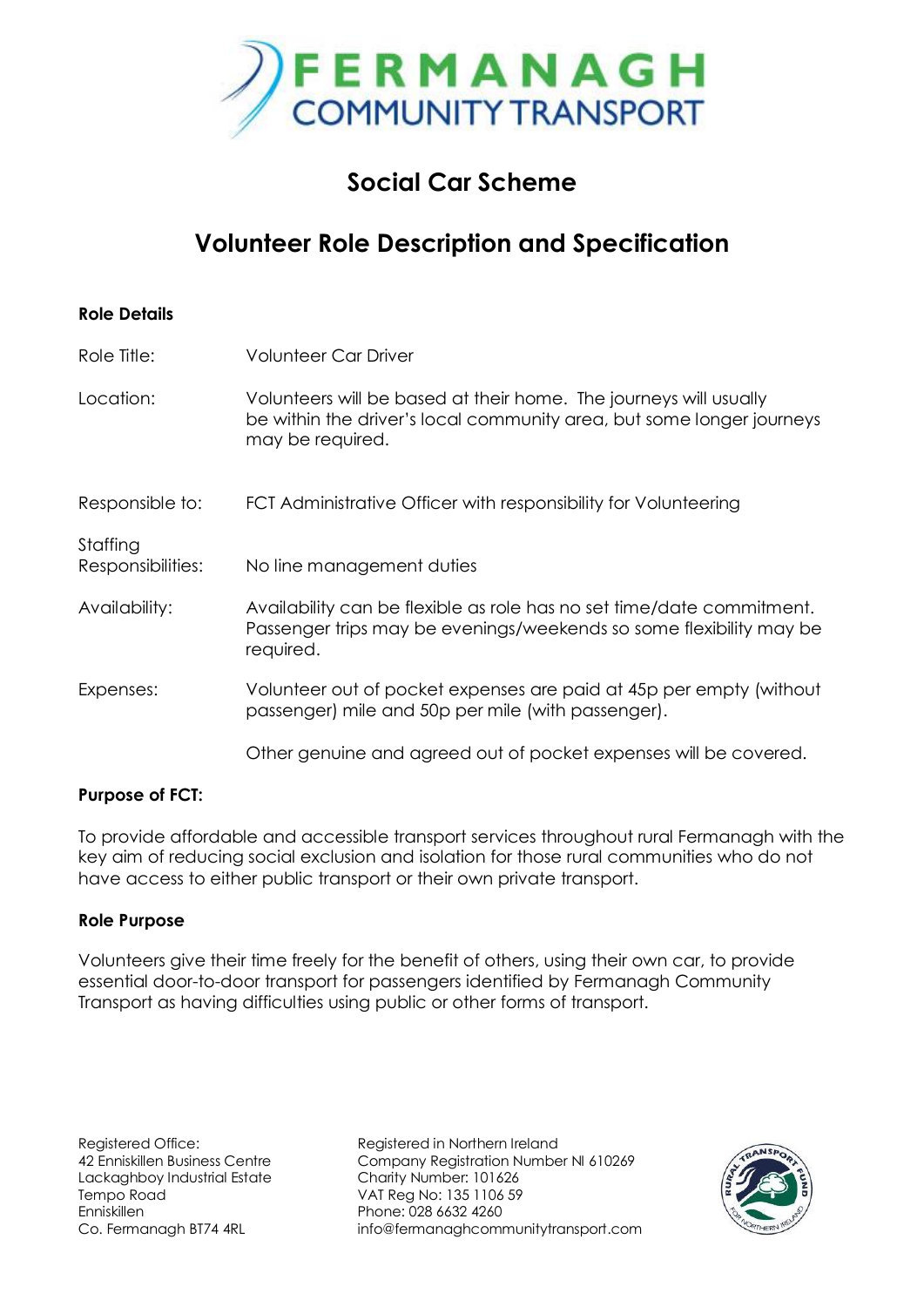### **Role Tasks**

- To collect passengers and drive them to/from their destination, and ensure that all walking & shopping aids, and wheelchairs are safely stowed.
- Wait, if required, for passengers especially when attending medical/health appointments.
- Carry out the role in a helpful, caring and confident manner within the aims, objectives and values of Fermanagh Community Transport.
- Be self-motivated and sensitive to the needs and wishes of the passengers and staff of Fermanagh Community Transport.
- Keep accurate journey records of all journeys undertaken on behalf of Fermanagh Community Transport, and to submit them with expenses claims on a regular basis.
- Inform Fermanagh Community Transport immediately of any changes to personal health, driving licence, or any other item affecting ability to drive, and to ensure that the vehicle is kept roadworthy; correctly taxed; with current motor insurance cover; and valid MOT certificate (where applicable).

### **General**

- Volunteers shall carry out their duties with full regard to the organisations Equal Opportunity Policy and Safeguarding Policy.
- To ensure that all information received and disseminated, whether verbal or written, concerning passengers is treated in the strictest confidence, and that all such information held is regulated and controlled in a similar manner.
- To act at all times with due regard to the organisations Health and Safety Policies and related Codes of Practice.
- Attend and participate in training and/or development events from time to time, as required to update Volunteers on relevant policy and procedures.
- In addition to the duties and responsibilities listed above, the Volunteer may be required to perform other duties assigned by the Manager from time to time. However, such 'other duties' must be reasonable in relation to the Volunteers' skills, abilities and status.
- Volunteers are to wear, and display in a prominent manner, the Fermanagh Community Transport Identity Card to identify you to passengers.
- Volunteers are not to accept payment in cash or kind, nor gifts from passengers.
- Assist Management with the organisation of any internal or external events.
- Carry out any other duties which may be required by FCT that are appropriate to the role.

Lackaghboy Industrial Estate Charity Number: 101626 Tempo Road VAT Reg No: 135 1106 59 Enniskillen Phone: 028 6632 4260

Registered Office: Registered in Northern Ireland 42 Enniskillen Business Centre Company Registration Number NI 610269 Co. Fermanagh BT74 4RL info@fermanaghcommunitytransport.com